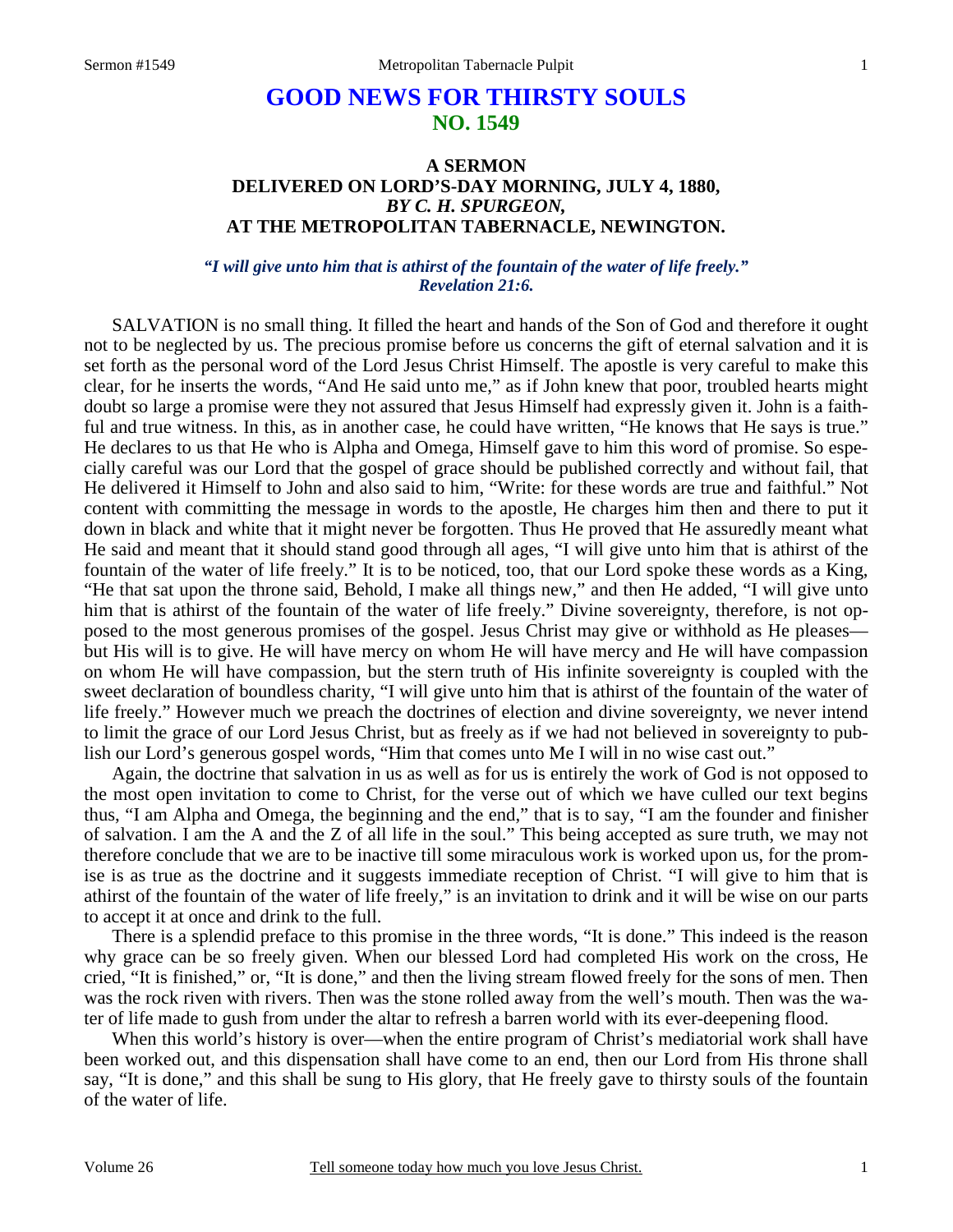I am most happy to have such a text to preach from! I pray the Lord to bless every word that shall be spoken and that every one of you—from those in the uppermost gallery, right away to those who crowd the far corners of the area—may come this morning to the celestial spring and drink and thirst no more. You have drank some of you many times. Come again and take draughts large and deep, for the fountain is as full as ever. Some of you spiritually may be like those described by Coleridge, "With throats unslaked, with black lips baked." Your tongue cleaves to the roof of your mouth with faintness and anguish. You are burning with a strong desire and pressed with an urgent need. Come! Come and welcome! Hasten even before we enter into the sermon. Drink from the life-giving fount while we linger in the porch of these prefatory sentences. The words of the redeeming Lord invite you to partake of grace at once. O Holy Spirit, apply them with power to every heart.

 There will be two heads of discourse at this time. The first is *explanation* and the second is *encouragement*.

**I.** The first is EXPLANATION. We shall only mention a few very simple truths. The first is that *all souls by nature are in great and dire want.* Our Lord here speaks of those who are "athirst," and thirst is the index of one of our most pressing necessities. Many things we think we want and yet we live without them. But the need of which thirst is the expression is a very urgent one, involving the loss of all comfort and even of life itself, if it is not supplied. A traveler who had experienced both hunger and thirst said, "Hunger you may palliate, but thirst is awful." He meant much by saying, "Thirst is awful." There is no forgetting this pain and no staying it except by drinking. When thirst swoops down upon a man from out of a burning sky, whether he wanders upon an ocean of sand or brine, it is a woeful day for him. Has hell itself worse misery than to ask in vain for a drop of water to cool one's tongue? The imagination of the ancients pictured Tantalus as athirst and mocked by water up to the chin which fled from him as he stooped. The pain of thirst is keen to the last degree and the desire to drink is intense beyond imagination. Want of water is a terrible want, but the want of grace is even more dreadful, yet such is the want of all our race. Every man by nature needs grace. He does not always know what he wants and indeed, many are so insensible that they do not feel their soul's necessities. Yet those necessities are none the less urgent. There is a void within men which the whole world cannot fill. The experiment of filling the heart with the world has been tried and it has failed.

 Alexander the Great, when he had conquered the known world, sat down and wept because there was not another world to conquer. Insatiable is the heart of man. You might as soon fill the bottomless pit. As the horseleech cries, "Give, give, give," even so does man's ravenous desire. If his soul's thirst is not relieved, man must die as surely as though slain by the sword. To die of thirst is one of the most dreadful of deaths. May none of you perish with spiritual thirst. Dear souls, you need a Savior. You need the pardon of your sins. You need to be made anew in Christ Jesus and whether you know it or not, if you do not get these things you will die in your sins and therefore die eternally, which is the second death. If this thirst is not quenched, you are in a desperate plight indeed, for there is nothing before you but "a fearful looking for of judgment and of fiery indignation."

*Some persons begin to be conscious of their soul's great need* and these are they of whom the Savior speaks as "athirst." They have a dreadful want and they know it. I sometimes meet with inquirers who, when they are invited to believe in Jesus, reply, "I do not feel my need enough. I wish to take the living water, but I am not thirsty enough." I would have you know that frequently those are the most thirsty who thirst to thirst. If I know that I have a thirst, I at least have something. But if I am fearful that I do not even thirst, then my thirsting to thirst is a deeper thirst than thirst itself. I speak this way because of the infirmity of trembling hearts. Permit me to put this before you again. You complain that you have so hard a heart that you do not even feel it to be hard. This fact is a clear proof that yours is an especially hard heart and just so when you cry, "I desire to desire," it is clear that you have an especially strong desire. Besides, let me remind you that no man living knows to the full his own need of a Savior. I suppose if we could altogether see our desperate condition by nature, or know to the full the heinousness of sin, we should become mad. Do not therefore ask to feel your need above measure, but thank God that you know your necessity so much as to apply to Jesus for His gracious supplies. Come and drink! Come and drink at the flowing fountain of love! For if you drink, you shall live, but a mere sense of need will not afford you relief.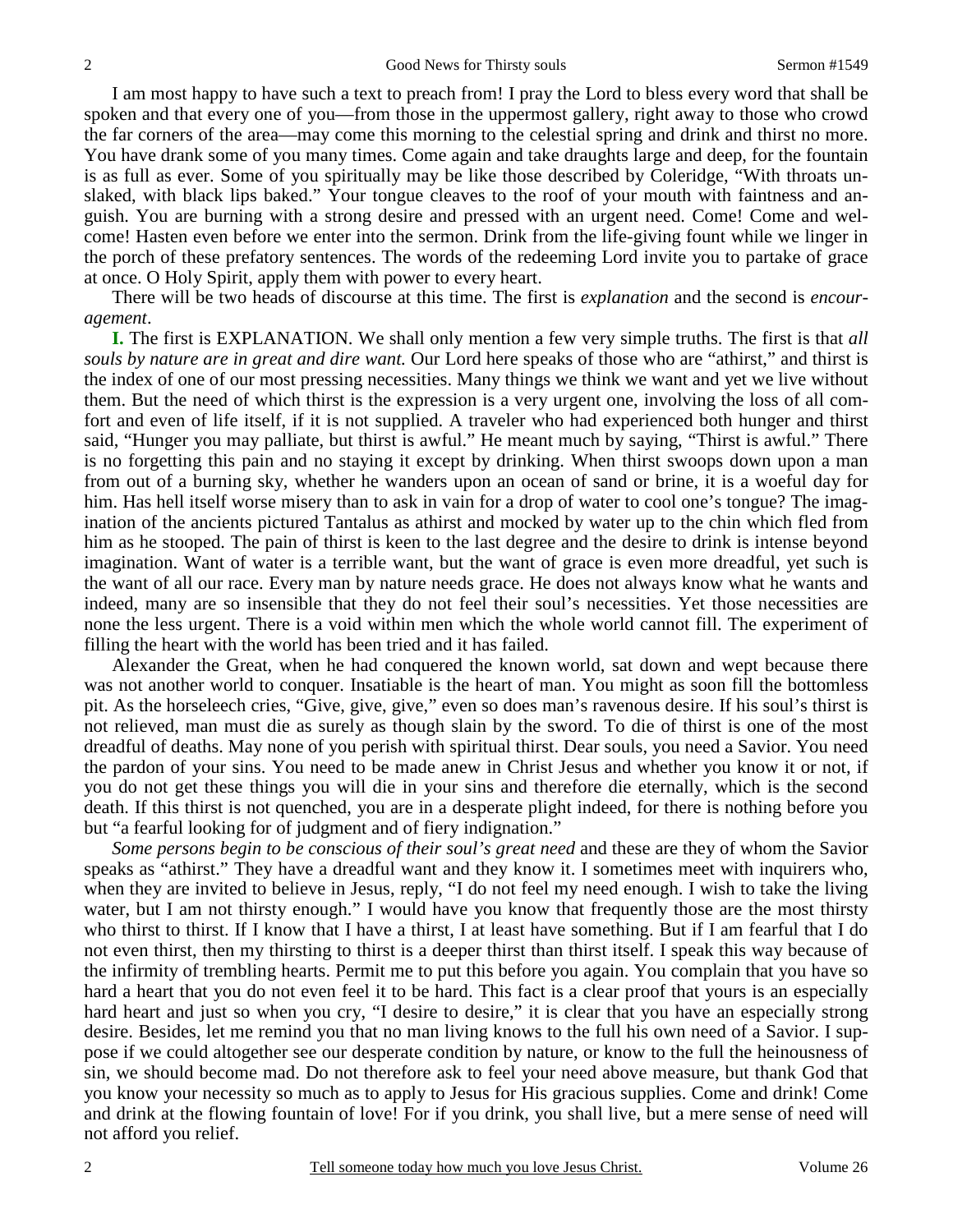Remember also that certain pains which are supposed to be a part of spiritual thirst are not necessarily connected with it. When a man is seeking Christ, it often happens that the devil comes in and suggests all manner of blasphemies and despairing thoughts. Do not be so foolish as to conclude that you are not thirsting after Christ because you have happily been free from these diabolical insinuations. They are not the work of the Spirit of God. They are malicious inventions of the devil and you are infinitely better without them than with them. I have heard of a convert who was years before he could trust the Savior because he thought himself to be so great a sinner that the Lord could not possibly save him. Do not imitate so bad an example. Unbelieving thoughts are no part of thirsting after Christ and they are not to be desired, but dreaded. Be very thankful if you can get to the Lord Jesus easily. It is a choice privilege. You know that you need Christ. You are sure that Christ can supply your need, therefore come and take Him without doubt or questioning. Simple unquestioning faith is the very best way to come to Jesus, for it gives us speedy comfort and yields to our Lord great honor. People are very foolish when they look upon the diseases of Christians as if they were beauties. Young children have a great many little complaints before they grow up to be men. I need not mention them. Every mother knows what a succession of troubles visit a numerous family. But suppose you knew one who had escaped these infantine disorders, what would you think of him if he were to murmur, "I don't think I can have been born. I don't think I can have life, for I never felt those complaints of infancy which other people speak of." You would say, "You silly man, you ought to be glad that you had such a healthy childhood."

 Diseases are in a measure marks of life, for we may be sure that the dead do not suffer from them, but they are not necessary as proofs of vitality. Neither are doubts, despondencies, and despairs at all needful as tokens of regeneration. Do you need Christ? Do you desire Him? Do you seek Him? Then you are included in this text, "I will give unto him that is athirst of the fountain of the water of life freely." Do not look upon your thirst as a preparation for Christ, for thus you will be seduced into making a Christ out of your own needs and that will be ridiculous and ruinous. What would you think of a man who expected to find a remedy in his disease? He must be bereft of reason who expects to find an antidote within the poison. In our case we have to deal with an omnipotent Physician and however remarkable may be the development of our disease, the Lord Jesus knows the case and is able to overcome all the difficulties of it and bring us sound health. Therefore, come and trust Him. Do you perceive your nature's great and urgent want of Christ and do you desire Christ? If so, this text is for you, "I will give unto him that is athirst of the fountain of the water of life freely."

*Thirst is a desire arising out of a need*. Now, so long as you have that desire, you need not stop to question your right to take Christ. A man is thirsty, even if he cannot explain what thirst is and how it comes. I must confess myself that I could not give you a physiological account of the origin and effect of the phenomenon of thirst. I suppose that certain organs which require moisture begin to dry up or collapse without it and so disarrange the functions and cause pain. If I were some learned anatomist I could give you a lecture upon the theory of thirst and yet, though I cannot do this, I know practically what thirst is as well as a doctor could tell me. When I am thirsty and am invited to drink, I do not refuse because I cannot explain my thirst. Nor is there any absolute necessity, in order to salvation, that you should know all about how it is that Christ can supply your needs. I may not be able to explain scientifically why this glass of water quenches my thirst, but I know that it does so. The liquid gets at the various organs and supplies them with what they require. I know enough about water to drink it when I am in need and practically, that is all that is wanted. If you know enough about Christ to understand that He can meet every need of your soul and if you take Him to be your all in all, the matter is done. Remember, Jesus Christ often saves poor, simple-minded men when He does not save philosophers. If you take the Lord Jesus to be yours, you shall as truly have the benefit of His salvation as if you were a father in Israel.

Let us notice once again that being thirsty is not enough. The text promises water from the fountain of life to the man who is athirst, but *thirst cannot quench thirst*. Some seekers act as if they thought it would. "Oh," they say, "I am not thirsty enough. I wish I felt my need more." But, my dear friend, your thirst will not be quenched by being increased. "I should have some hope," says one, "if I were more sensible of my danger." Yet that is not a gospel hope. Why should a man's despairing because of his danger operate to deliver him from danger? As long as you stop where you are, you may get more and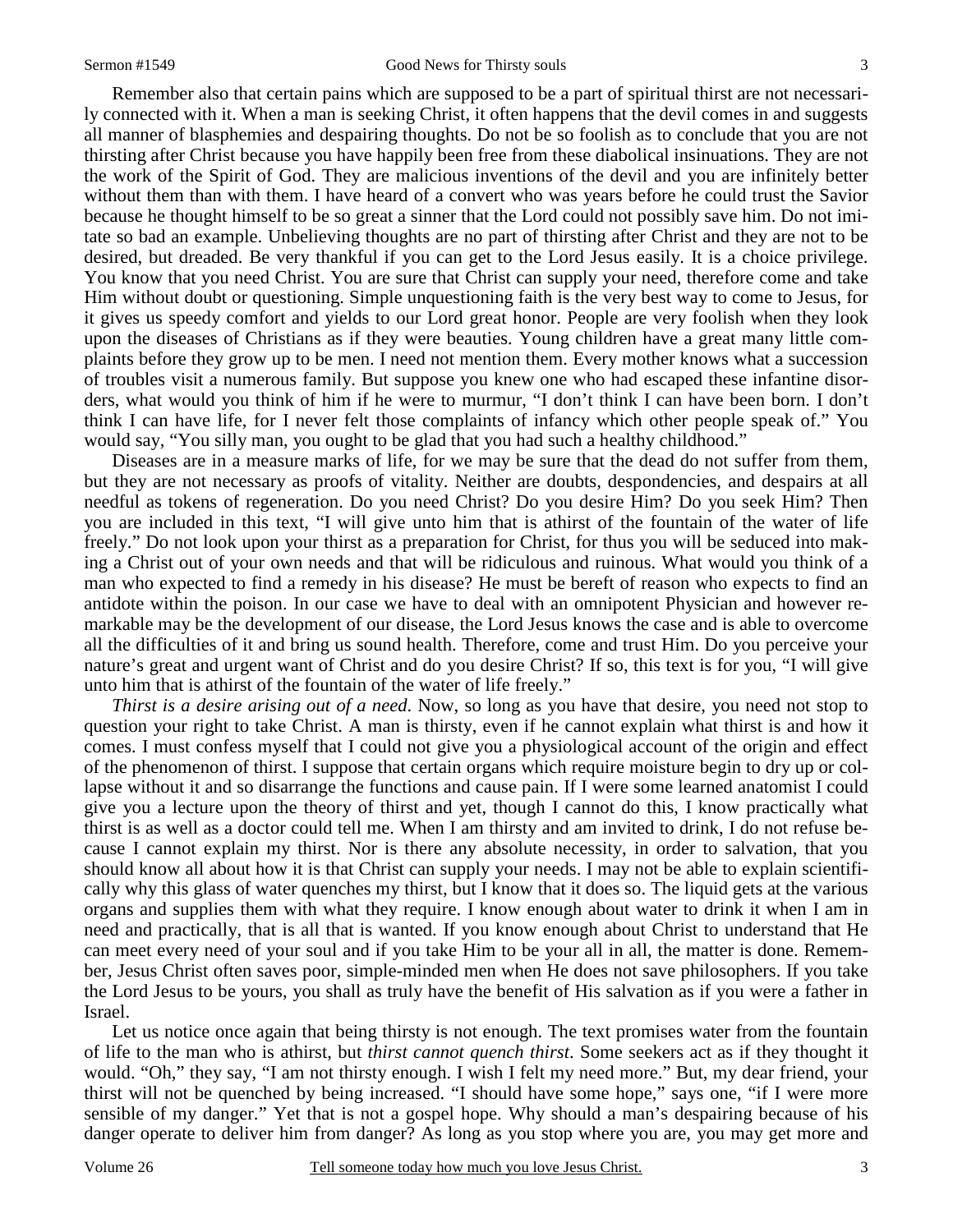more sensible of danger until you reach the sensitiveness of morbid despondency, but you will be no nearer salvation. It is not your sense of need, it is Christ's power to bless you and your yielding yourself up to Christ that will bring you salvation. The remedy for the thirsty soul is very plainly hinted at in the text. What does a thirsty man do to get rid of his thirst? He drinks. Perhaps there is no better representation of faith in all the Word of God than that. To drink is to receive—to take in the refreshing draught and that is all. A man's face may be unwashed, but yet he can drink. He may be a very unworthy character, but yet a draught of water will remove his thirst. Drinking is such a remarkably easy thing, it is even more simple than eating. I heard, the other day, of a sad, sad case of a man with cancer of the tongue who cannot eat. He has not taken solid nourishment for six months, but still he can receive food by drinking. When people are dying you can still moisten their lips. When nothing else can possibly pass their throats, they can receive liquid. So, dear soul, whatever your state may be, you can surely receive Christ, for He comes to you like a cup of cold water. Does not water run down the throat of itself? So is it with the gospel. Only be willing to open your mouth to have it and it is yours. Nothing is simpler.

 Sometimes divines explain faith until nobody knows what it is and often and often I have known sinners look at their faith until they have quite forgotten to look to Jesus. This is as foolish as if a man desired to see a star and, having found a telescope, stood gazing *at* it instead of *through* it. Look how much he thinks of his telescope. He lengthens and shortens the tube and examines it up and down to see whether it is a good instrument. But he does not see the star! No, and he never will till he uses the telescope properly and looks through it. Do not think of believing in your own faith, but believe in Jesus. Subordinate faith to Christ? It would be ill indeed to prefer your cup to the fountain. When you want comfort, neither muse upon your need, nor study yourself, nor weigh your faith, but set your whole mind upon *Him* who is heaven's glory and the sinner's only hope. The essence of faith lies in having done with self and in receiving from without and that, not by any laborious process, but as easily as men receive water by drinking. We do not drink by machinery. We just open our mouths and allow the water to run down, even thus we receive Christ. Be willing to have grace, be ready, as it were, to imbibe it by the mouth of faith. O blessed faith, which is nothing of itself and yet enriches its possessor! O blessed grace, divine living water, which is ours as soon as we are willing to have it!

 Surely there is sweet encouragement here to those poor souls who have said, "I cannot trust Christ. I dare not receive Him." You may freely receive Him and if you do but get Him, He will never take Himself away from you. If I were very, very thirsty and I found myself in your room and saw water on the table, I would not ask whether I might drink, I would drink first and ask you afterwards, knowing that you could not take it away from me after I had once drank it. A poor dog stands at the door of a butcher's shop. He sees meat, but he does not know whether he may have it. If he is very, very hungry, he makes a snatch at it and when he once gets it, he runs off to eat it, for he knows that although the butcher may take it away from him when it is in his mouth, he cannot take it from him after he has eaten it. Now then, needy ones, receive the grace of God into your inmost hearts. Receive Jesus into yourselves and there is no possibility that He will be taken away from you. Drink, thirsty one. Drink to the full. You can never be deprived of that which you have received into your inmost self.

 Thus I have endeavored to explain the text. I hope I have not darkened what I wished to set in clearest light. O Spirit of God, make men see this open secret, this plain riddle of drinking at the fountain of grace!

 **II.** We are to speak secondly by way of ENCOURAGEMENT. I am going to dwell upon this figure of thirst as it is used in the Scriptures, that I may lead every soul that feels its need of Christ to take Him at once. The first encouragement is this, *our Lord Jesus Christ keeps open house for all thirsty ones*. Kindly turn to the Word of God, for we must back up everything with Scripture this morning. Let us read the seventeenth verse of the twenty-second chapter of the Book of Revelation, "And the Spirit and the bride say, Come. And let him that hears say, Come. And let him that is athirst come. And whoever will, let him take the water of life freely." No voice at Christ's door says, "Stay away," but three voices join with His in crying, "Come." The Spirit and the bride and he that hears, all cry, "Come." "Come." "Come." No officer stands at the door to sort out the comers and to say, "This one may come and the other may not," but the invitation is, "Whoever will, let him take the water of life freely." Said I not truly that Christ keeps open house? What can be more free or more comprehensive than this? Only publish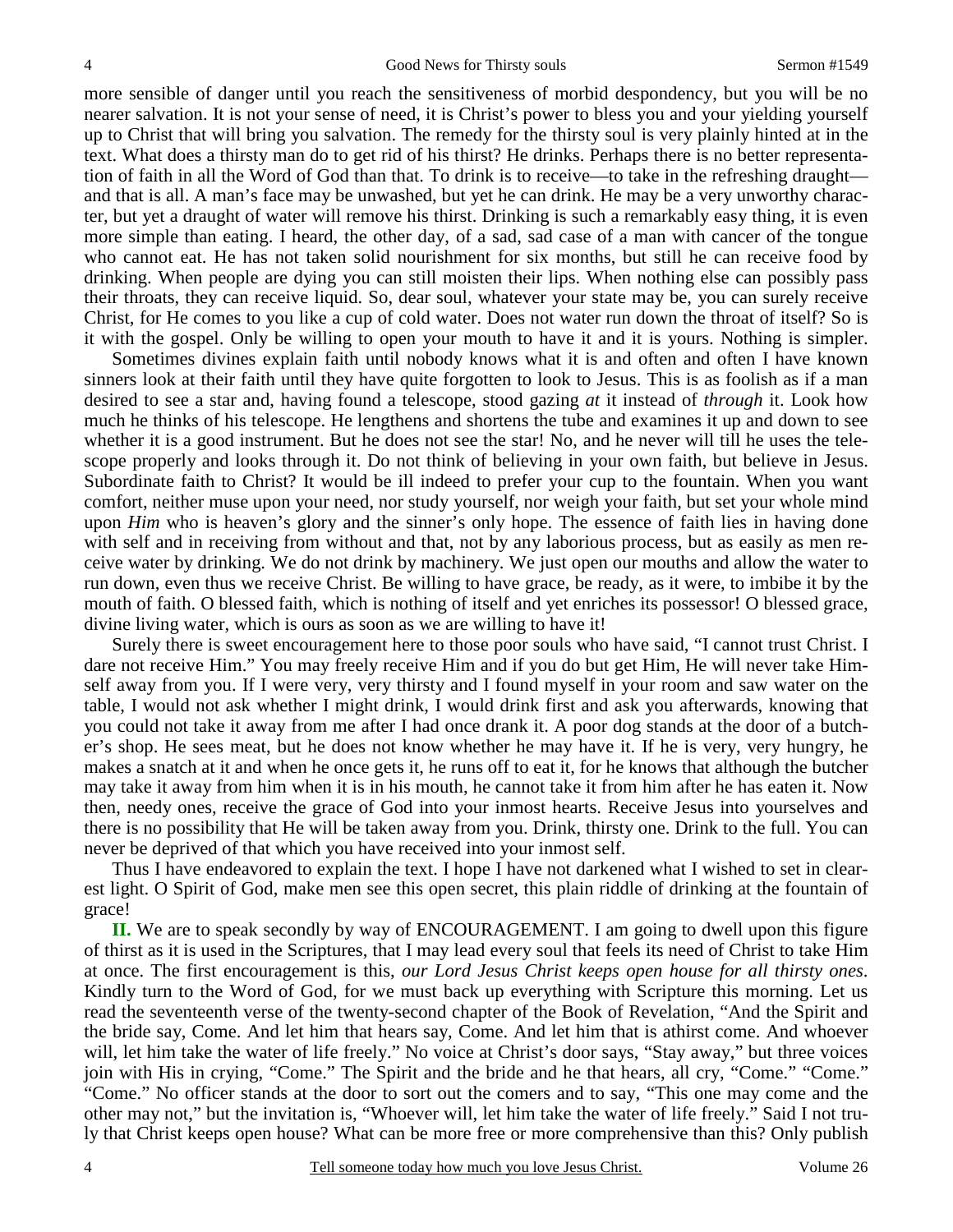it in your neighborhood that you intend to keep open house for a day and everybody who comes may eat and drink what he likes at your expense. You need not advertise it many times in the newspapers. Only tell a few of the hungry brotherhood and they will swarm like bees. I will warrant you a full table from early dawn to the set of sun in any of our crowded quarters, if you will only provide the best meat and say, "Whoever will, let him come." How strange it is! How sadly strange, that our Lord Jesus keeps open house with better food than princes ever put upon a table and yet men will not come. They crowd for the bread of the body, but neglect their souls. Our Lord bids us go into the highways and hedges and compel men to come, for otherwise it seems they would rather perish with hunger and thirst than partake of the provisions of His grace. O, sirs, if you do perish, it is no fault of Christ's, for His table is furnished and the entrance to His banquet hall is free. In His name do I declare the absolute freeness of His grace. He has taken the doors from off the hinges to set His hall wide open. He has put away all sentinels from His table and ordained that none of His servants may hinder coming souls. Our orders are, "Whoever will, let him come," and it would be a plain violation of our Master's orders if we were to hinder any. His generous invitation is, "Come and welcome! Come and welcome! Come and welcome! Let him that is athirst, come, and whoever will, let him take the water of life freely."

 Now, as if it were not enough to keep open house, our Lord Jesus goes further, for in the next place, *He issues many invitations of the freest kind*. I will only quote one out of very many. Turn to the first verse of the fifty-fifth chapter of Isaiah, "Ho! Everyone that thirsts, come to the waters and he that has no money, come, buy and eat. Yes, come, buy wine and milk without money and without price." Grace must be gratis. The word, *"freely,"* in our text makes it clear that salvation is an absolute gift, but here the fact is put in a negative form that there may be no mistake whatever. Mercy is "without money and without price"—without price in any possible sense. We neither purchase, nor procure, nor earn, nor produce salvation by merit, effort, sacrifice, or service. It comes to us, not because we deserve it, but because we need it. We are blessed with it out of the goodwill and pleasure of the Lord and we do not purchase it by good deeds, good desires, or pious resolves, or persevering endeavors. We are empty and He fills us. In order that you may come to Jesus, no preparation is required. You may come just as you are and come at once. Only confess that you need Him, desire to have Him, and then take Him by trusting Him. He is like wine and milk, supplying delight and satisfaction, and you are to take Him as men would take a drink. How could the invitation be put more broadly than it is? How could it be uttered more earnestly? It has a, "Ho!" to give it tongue. Tradesmen in certain parts of London stand outside of their shops and cry, "Buy, buy!" Or call out, "Ho!" to the passers-by because they are anxious to sell their wares. Jesus is yet more eager to distribute His rich grace, for He longs to see men saved. Ho! You that pass by, stop here awhile. Turn your attention this way. Here is something worthy of your thoughts. "Ho! Everyone that thirsts, come to the waters and he that has no money." There are many such invitations in the Scriptures and if not all expressed by the same metaphor, they are all equally as free and as clear as the one before us. Jesus entreats men to look to Him and live. He bids them come to Him and find rest for their souls.

 Does anyone say, "Well, I know that the ever-blessed Savior keeps open house and that He invites men freely, but still I am afraid to come"? Perhaps, dear friend, we may overcome your diffidence by the help of God if we remind you that *our Lord makes a proclamation* which has the weight of His personal dignity about it and comes as from a king. Turn to the seventh chapter of John, the thirty-seventh verse, "In the last day, that great day of the feast, Jesus stood and cried, saying, If any man thirst, let him come unto Me and drink. He that believes on Me, as the Scripture has said, out of his heart shall flow rivers of living water." This is the sovereign Word of the King of kings. Standing up in the midst of the multitude, He proclaimed His own full and free salvation, and with His own voice He declared the day of grace, "If any man thirst, let him come unto Me and drink." O anxious inquirer, what more do you need? I wish you could picture Jesus standing in our midst this morning and using such words! But if you cannot, if neither faith nor imagination can help you to realize His presence, still He is here and by the mouth of His servant He still cries to this great crowd gathered here, "If any man thirst, let him come unto Me and drink." Will you not come? What is it keeps you back? The call is to any man, any woman, any child, anybody. Anyone that needs mercy, anyone who desires salvation, let him come and have Jesus and eternal life. If you think yourself an outcast, if you seem shut out with seven bolted doors, yet do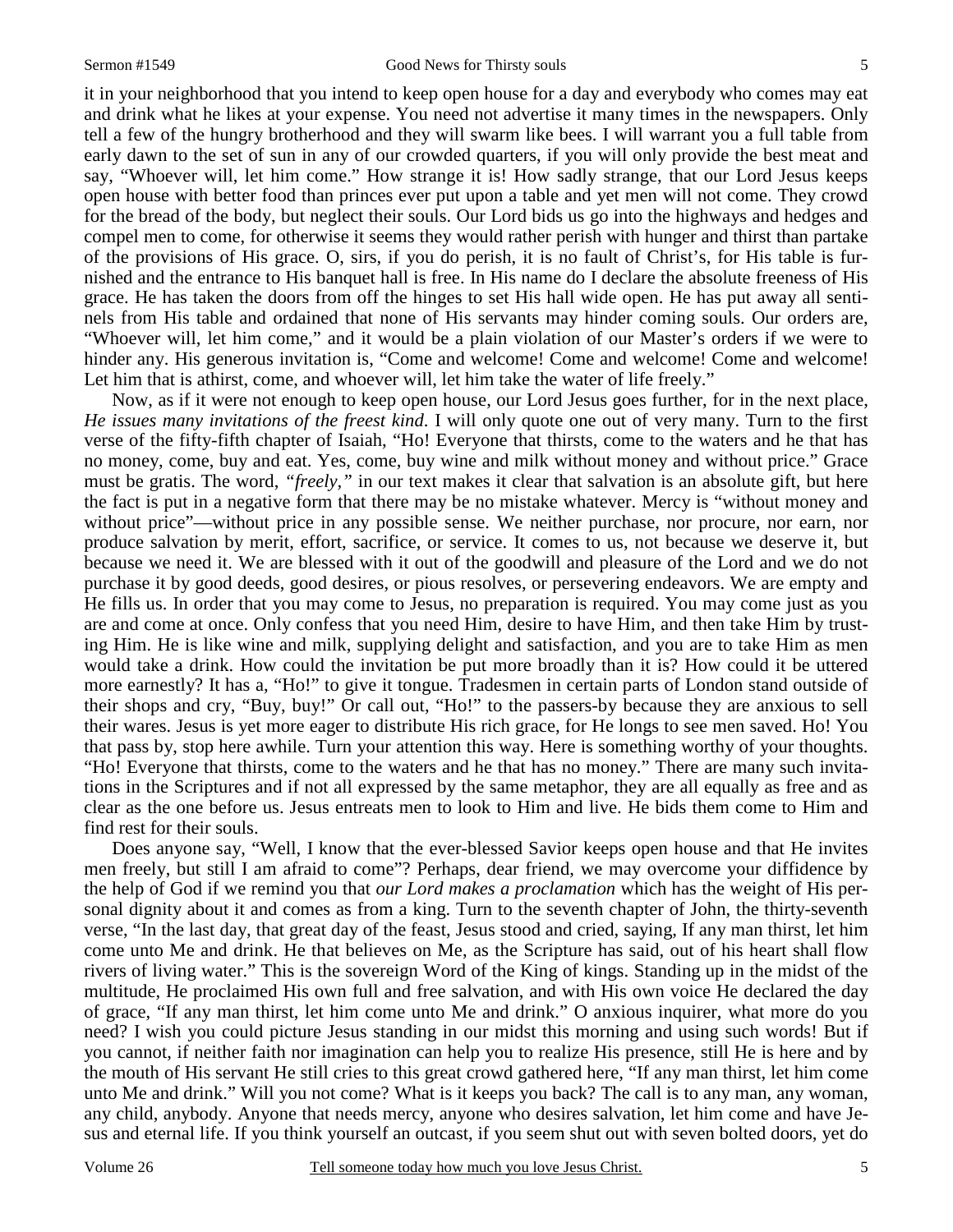not take upon yourself the responsibility of condemning yourself. Come and try! If you thirst, come to Christ and He will give you grace at once.

 Perhaps a trembler replies, "Yes! Here is a proclamation, but I should be more comforted if I could read *promises."* Our text is one of the freest promises possible, "I will give unto him that is athirst of the fountain of the water of life freely." Come and test the promise now and see if it be not true. But if you require another, turn to a grand gospel chapter in Isaiah, the forty-first and let me read you the seventeenth verse. Will not this suit you? "When the poor and needy seek water and there is none and their tongue fails for thirst, I the Lord will hear them, I the God of Israel will not forsake them. I will open rivers in high places and fountains in the midst of the valleys: I will make the wilderness a pool of water and the dry land springs of water." Now then, you that cannot pray, you that are so dried up with inward drought that you cannot get the words out and scarcely feel the desires within. All you whose very hearts do fail you so that you despair of hope, believe this promise of God, who cannot lie and plead it before Him. See if God will not open for you fountains on the very mountain tops, where you could least expect them, and give you comfort which you looked not for. Shall I quote another promise out of many? There is a sound of abundant refreshment in it. It is in the forty-fourth of Isaiah, second verse, "I will pour water upon him that is thirsty and floods upon the dry ground." He will not only give you enough to drink, but pour it on you to drench you with delight. Your hot and weary feet shall be ready to start again upon the journey of life, because washed and cleansed by love. There is grace enough in God to allow it to be *lavished upon you*. If I were in your case, poor thirsty soul, I would catch at such a promise as that. "Lord," I would say, "I long to have You. I know I cannot be saved without You. I am sure that You can save me and lo! I trust You. If I die, I will die trusting in You!" You are saved, my brother. There is no fear that God will ever reject a soul that has come to this pass. He will pour floods upon you yet.

 Our gracious Lord, still further to encourage souls to come to Him, has been pleased to give many *gracious explanations* of what He meant. You will find one in the fourth chapter of John. How sweetly He explained to the woman at the well what living water is and what drinking of it is. He tells you that, by believing in Him, you receive into yourself everlasting life. Further on, in the sixth chapter of John, at the thirty-fifth verse, He shows what drinking of the living water is, "And Jesus said unto them, I am the bread of life: he that comes to Me shall never hunger and he that believes on Me shall never thirst."

 I have opened up the plan of salvation many, many times, but I will try again. To be saved you must heartily trust Christ and Him alone. You are to believe *on* Him. First believe Him—that is, be convinced that what He says is true and then believe *on* Him—that is, depend upon what He has done and on what He is. He will make His Word good to you. Commit your soul to the Redeemer's keeping and He will keep it safely—

## *"Venture on Him; venture wholly; Let no other trust intrude."*

There is no venture, but I put it so that you may catch the idea. Lean your whole weight on Jesus. Hold on to Jesus as to a life buoy. Buckle your fate to Jesus, to sink or swim with Him. If He is a Savior, trust Him. Put all your eggs into this basket. Float all your treasures in this vessel. Let it be so that if He can and will save sinners He will save you. His Word is pledged that He will save all those who trust Hi, accept that Word as infallible and confide all your future to its truth. This is the way of life. I tell you, beloved hearers, that my own personal hope lies altogether in the hand of my Lord and in no degree elsewhere. I have now known the Lord some thirty years or more and at this moment, if anyone should ask me what is my hope of eternal life, I can only answer that it is just what it was thirty years ago, namely, the work and death of the Lord Jesus in my room and stead. "Have you not preached the gospel for years?" Yes, I have, with all my might and I have by God's blessing brought many thousands to repentance and faith, but I do not in the slightest degree rest my hope of heaven upon my preaching. Whatever the Lord enables me to do for Him is His doing and His work and He alone must have the glory of it. I dare not claim a grain of merit for it. I have only Christ to trust to and I want no more. I have no righteousness of my own, but I trust to free grace and dying love. The cross will float me into the port of peace. If it does not I must be lost, for every other lifeboat has gone to the bottom long ago. Christ Jesus is my hope and I am persuaded that He is a Savior as suitable for you as He is for me. You young man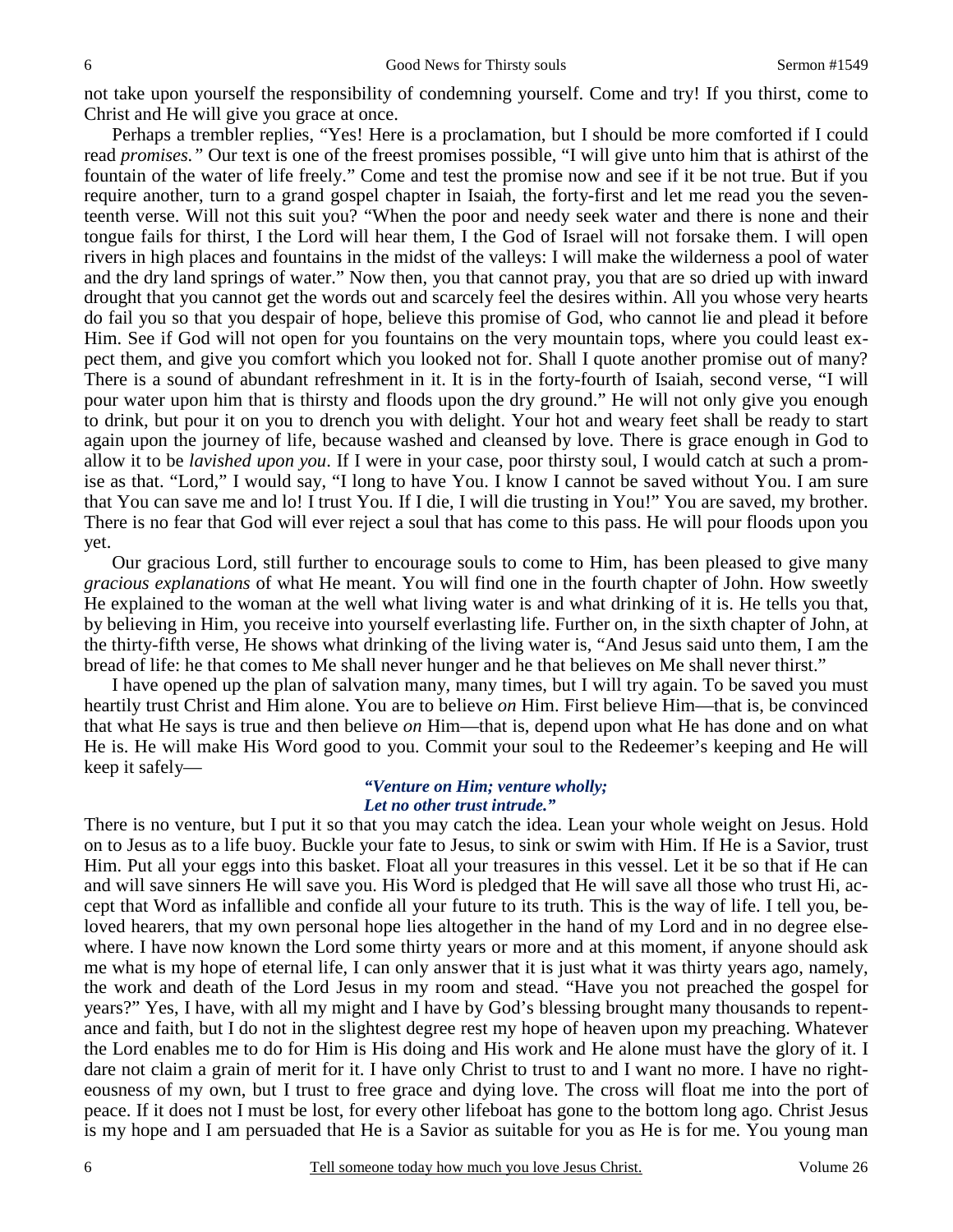over there, who is about the age which I had reached when I first trusted Christ, I pray you look to Him at once. Cease to be always looking to self. If you are thirsty, what is the good of looking down your own throat? What is the good of complaining that you feel too thirsty, or not thirsty enough? Man, rise up and drink! Poor sinner, get away from yourself to Christ and take Christ into yourself as a man takes water into his body by simply drinking it. Take Christ to be your own Savior. Receive Him to be your sole reliance and you are a saved man. His sacred Book declares the believer to be saved and if you, being a believer, are not saved, then none of us can have hope.

 Furthermore, our blessed Lord, in order to make this very plain, has set before us *lively emblems*. He gives us the figure of the rock in the wilderness. You remember how He supplied Israel's needs from day to day till He brought them into rest? The sun blazed upon the desert sands and the pilgrims were sorely tried with thirst, so that they murmured and thought it better to die than to suffer such inward burning. How were their pains removed? Moses with his rod struck the rock and out leaped a stream of which they drank with eager joy. Can you not see them bowing down for a draught or holding their vessels at the place where first the water springs forth? Our Lord Jesus Christ is the smitten rock, from where flow life and refreshing to all who will accept the grace. All the need of your spirit, my hearer, will be supplied if you are willing to take of this water of life freely. Come, dip your earthen vessel into this heavenly river and thirst no more. A smitten Savior is the one hope of a sorrowing sinner. Read Psalm 107:5 and you will find another symbol, or rather the same in a fresh form. "They wandered in the wilderness, where there is no way; they found no city to dwell in. Hungry and thirsty, their souls fainted in them; then they cried unto the Lord in their trouble and He delivered them out of their distresses." We are at this moment a great caravan traveling across this wilderness world. We are all in need and only God can supply us, but blessed be His name, that He will do if we cry to Him in our trouble and are willing to receive the grace which He gives us in Christ Jesus our Savior.

 Beloved, the very cup of communion and the whole communion table itself is meant, among other gracious lessons, to teach us the way of salvation. Here is bread. What am I to do with it? Look at it? Study it? Analyze it? I may, if I choose, but that is not what it was meant for. It was intended to be eaten. Use it that way and you use it well. The wine, too, is meant to be drunk. It is not placed upon the table to be gazed upon, or to be quarreled over, or to be distilled, but to be drank. This is an act which any thirsty person can perform. You poor souls who cannot do any good thing, surely you can receive of the food which your heavenly Father provides. If you cannot bear fruit and so give something out, you can take something in. If there is nothing in you, there is all the more room to receive of the divine fullness. Oh then, let the communion cup, concerning which the Savior said, "Drink"—let that tell you how to receive Christ, how to be saved by heartily accepting Christ.

 Our Lord Jesus Christ in His wisdom has given us, in addition, many encouraging instances of men who have thirsted for grace. I will not detain you with many of them. We sang a part of the forty-second psalm this morning, where David said he longed for the living God as the hart pants after the water brooks. Further on in the sixty-third psalm, he cries, "My soul thirsts for God, for the living God," and a few verses down he sings, "My soul shall be satisfied as with marrow and fatness." If you thirst after God you shall soon be satisfied. May your thirst increase until you get Him and then shall you be filled to the full.

Once more. *Our Lord has been pleased to give His own special blessing to the thirsty ones*, for, when He opened His mouth upon the mountain and gave out the benedictions which commence His memorable sermon, He said, "Blessed are they that do hunger and thirst after righteousness, for they shall be filled." Oh, then, you thirsty ones, you are blessed in your very desires and longings!

I do not know what more to say to you. What more could even inspiration utter? This blessed Book has set before you such a wealth of precious things that one can barely imagine more. What is wanted is that the truth be applied and that you do now come and take Christ. I beg you to recollect that you must take Christ by a personal act, each one for himself or herself. Each one must willingly believe, for God forces Christ on no one. If I am thirsty I must drink. No well or river can quench my thirst if I do not personally drink. It stands just thus, dear soul, you must accept Christ or you are lost. Be sure of this, that God Himself cannot, will not, save you unless you accept Christ. He is omnipotent, but He cannot act contrary to His own solemn declaration and He has said, "He that believes not shall be damned." If